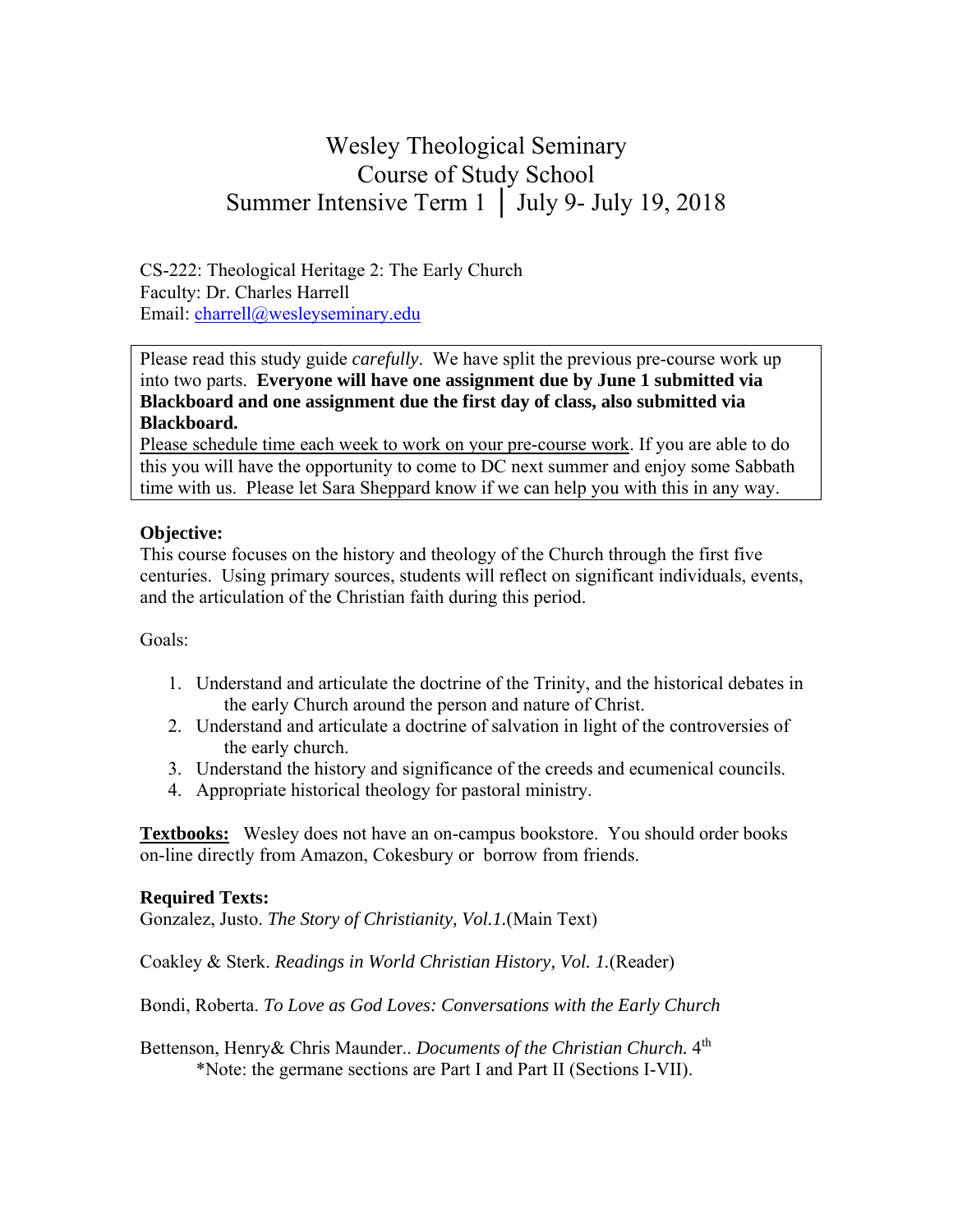#### **Instructions:**

Type papers using 12 point font, and 1"margins. Be sure that you have completed all essays before turning in the paper. Do not turn in your essays separately – make them into one document to post to Blackboard and make sure it is complete. You are allowed one attempt to post each assignment.

#### **Written Assignment:**

**Part One: (10%): Parts one and two are due June 1 posted to Blackboard. Please turn these in as one document.** 

Write a reflection based on Roberta Bondi's book, *To Love as God Loves.* Pick one of the defining categories she lists ("Love", "Humility", "Compassion", "Prayer", "God"), and discuss in 2-5 pages *why* it is a defining category for the theology of the early Church, and whether / how it continues to be important in the modern context.

#### **Part Two (20%) :**

Select two of the figures from the list below and using the textbooks as resources, develop a short (two-page) discussion on each, briefly depicting their life and focusing on their contribution to the development of theology and the life (history)

of the church: Ignatius of Antioch Tertullian Origen Pachomius Macrina The Cappadocian Fathers Constantine Monica Augustine of Hippo Benedict of Nursia Anselm of Canterbury Julian of Norwich Thomas Aquinas Francis of Assisi Catherine of Siena

#### **Part Three: (70%): due the first day of class posted to Blackboard**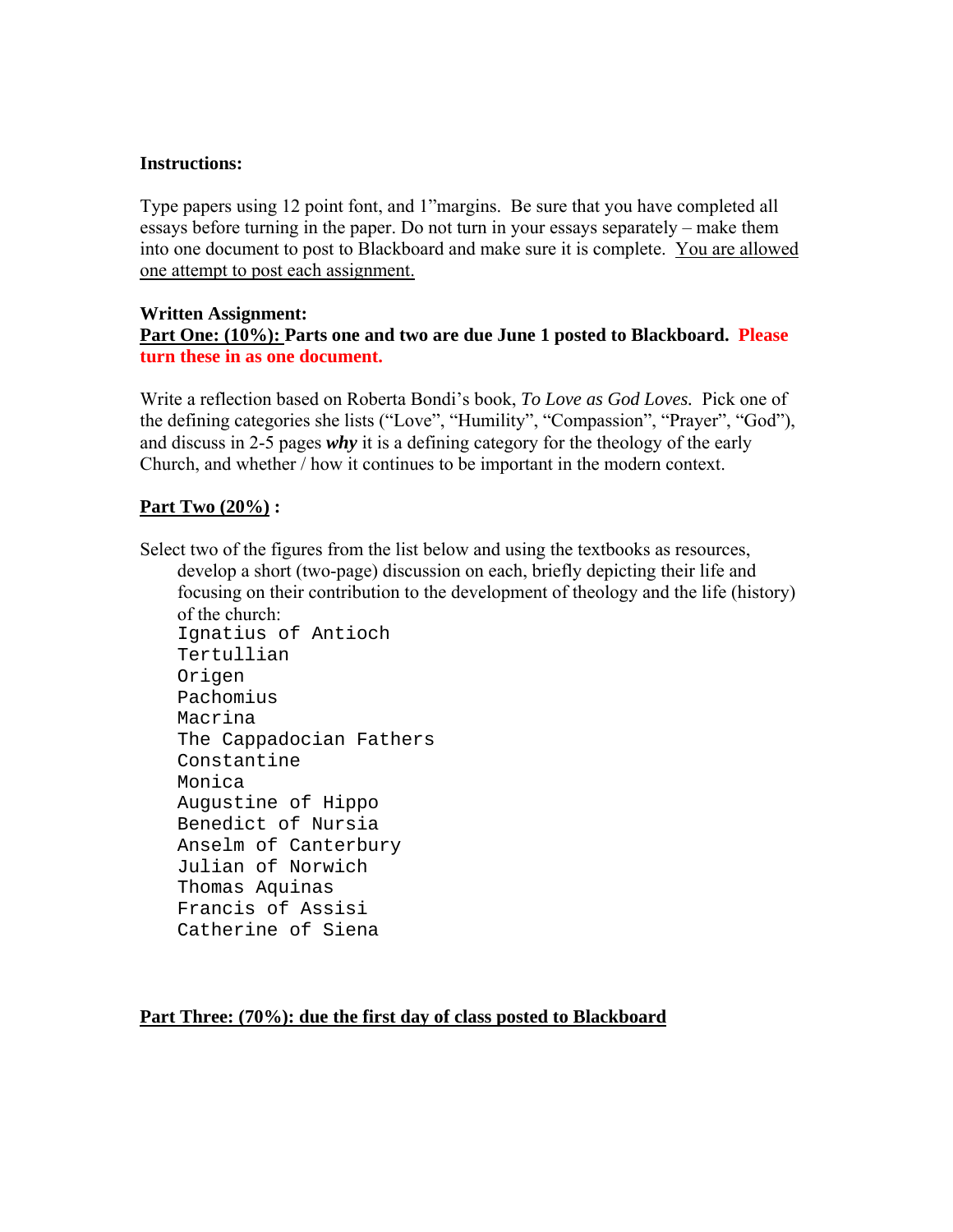Of the topics listed below, select **four** and develop a four-page paper for each using information from each of the two required texts to support, illustrate, and highlight the historical and contextual narrative you develop.

For each topic discuss the following:

- a. What is the historical background of the issue?
- b. What is at stake in the issue?
- c. Who were the key players and what position did each hold?
- d. How did the issues or movement end? Or did it?
- e. What implications does the movement, issue, or controversy have for the faith of the Church and Christians today?
- f. What is your personal interpretation or reaction to the issue? (This should be included, but it should be *last*, after the factual issues and implications are dealt with.)

## Topics :

- 1. Persecution and Martyrdom in the Roman Empire
- 2. The Apologists
- 3. The Imperial Church of Constantine and Successors
- 4. The Seven Ecumenical Councils
- 5. Monastic Movement: Its Development and Varieties before 1000
- 6. Great Missionary Efforts in Europe and Asia
- 7. Development of Christian Worship
- 8. The Crusades and Spanish Reconquista
- 9. Icon veneration and Iconoclasm
- 10. Understandings of the Sacrament of the Table / Communion
- 11. Scholasticism
- 12. The Mendicant Orders
- 13. Women Leaders in the Church who Effected Change
- 14. Christian Views on Poverty, Wealth, and Power
- 15. Heretical movements regarding the Person and nature of the Son of God: Arianism,
- Apollinarianism, and Nestorianism.
- 16. Heretical movements on grace and free will: Manicheanism and Pelagianism

# **Grading:**

The instructor assumes that everyone in the class is capable of the work required to receive a "B" grade for each assignment. The following interpretations of the meaning of each grade have been developed to help class members review their work to identify strengths and problems.

A "B" means that the basic elements of the assignment have been faithfully included, the argument is internally coherent, and clearly articulated.

A "B+" means the assignment is also well crafted.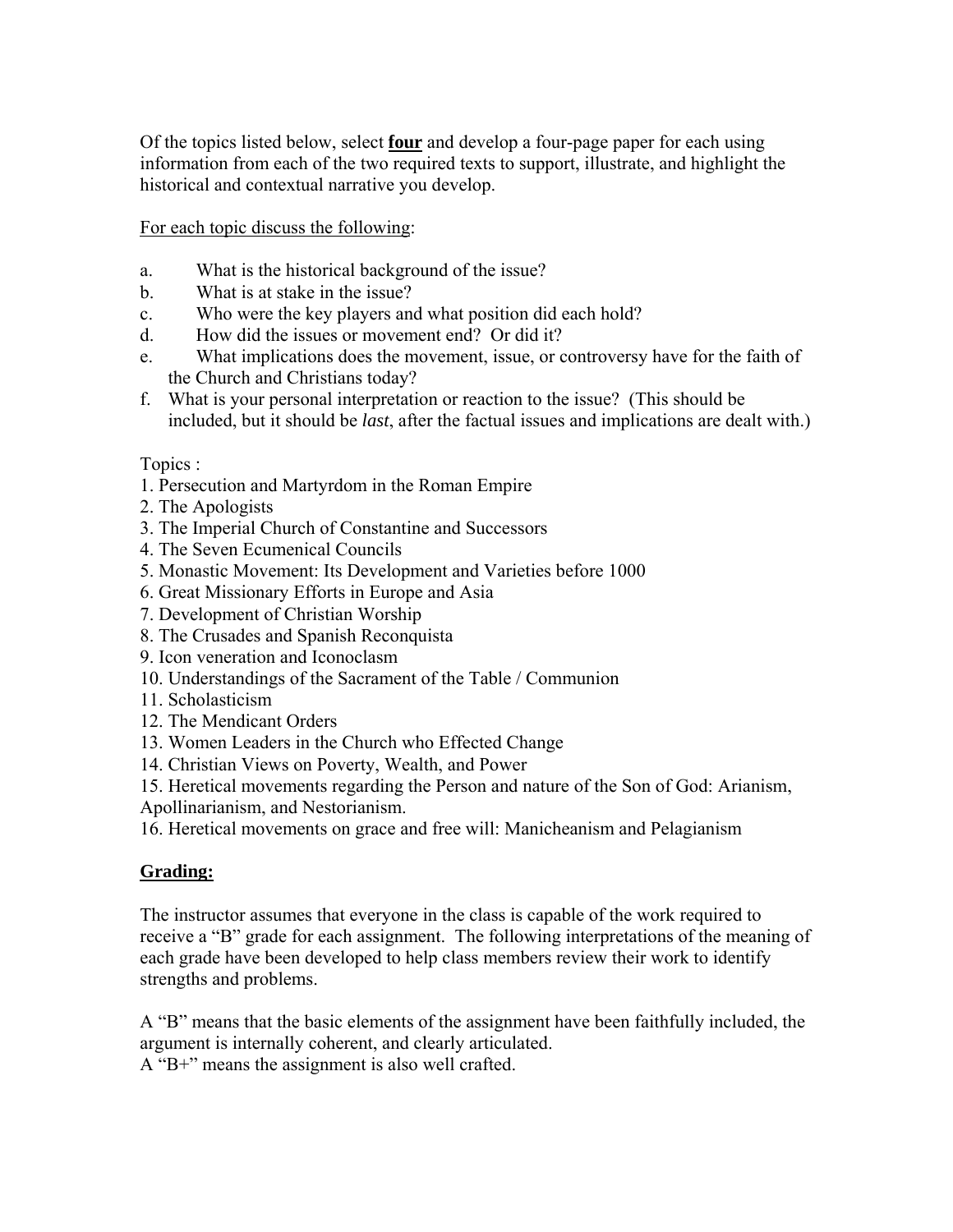An "A-" means that the assignment is not only well crafted, but it also probes the issues with considerable insight.

An "A" means the assignment is well crafted, reveals considerable insight, and moves beyond the range of the student's prior knowledge to begin to construct new perspectives and meanings for the subject. In other words, it shows the student's imagination at work; it has a creative edge.

A "C+" means that the assignment lacks clarity or focus, tends to reveal more the writer's opinions than the results of the writer's analysis, and lacks reflective insight into the issues being discussed.

A "C" means that the assignment does not move beyond the reporting of information from readings and/or class discussions to engaging them with issues being discussed; it may indicate inappropriate or misuse of data and readings.

A "C-" means that despite some moments of focused discussion and insight, major gaps exist in the development of the argument or discussion.

An "F" means the individual needs to see me immediately.

**Grades will be reduced a step (e.g. from B to a B-) for assignments handed in after the start of class,** and a full letter grade for any assignments 24 hours past due. Assignments over 48 hours past due will be lowered two letter grades. We need to talk if an assignment is over 72 hours past due. Please note only two unexcused absences are allowed before grade is lowered one step.

Final course grades are mailed to the student, GBHEM in Nashville and the student's conference representative by September 30. Grades are not posted on-line.

#### **Inclusive Language**

In both oral and written contributions to the course, students are expected to be conscious of the power of language in theology. Inclusive language respects both gender and racial diversity, and students should demonstrate awareness that language about persons and God expresses values and impacts theological ideas in the details of race and gender connotations. Both gender and race are socially-constructed categories, and changing language is part of bringing justice to theological discourse.

## **Academic Policies**

**Attendance:** Students are expected to attend all classes in their entirety. Faculty member have the authority to set attendance policies for particular courses and those policies will be included in the course syllabus. Deviation from the attendance policy may result in reduction of grade or loss of credit for the course.